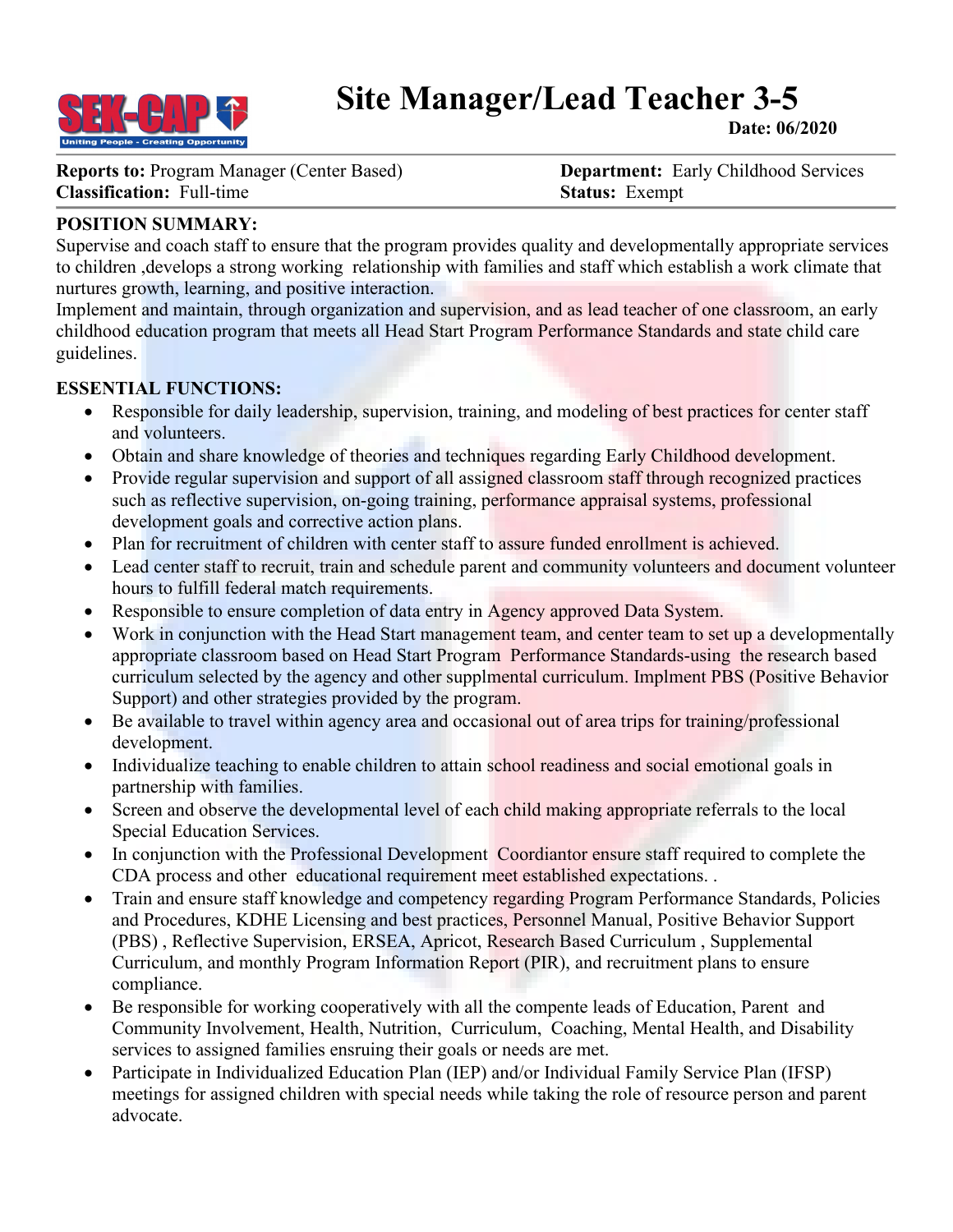- Ensure parents/primary caregivers are educated on and have access to all policies included in the Parent Handbook.
- Develop relationship with education and administrative staff at local schools to ensure smooth transitions to new educational settings for all Head Start children.
- Monitor quality of transportation services through periodic observation on the transportation route and review of vehicle inspection forms and all other documentation to support licensing regulations if applicable.
- Provide child progress report during parent teacher conferences, home visits and/or upon request of parent.
- Directly supervise classroom staff, custodian, and other lead teachers if applies to center.
- Co- Supervise cook and family service worker.
- Turn in monthly paperwork including petty cash & accounts payable.
- Plan and facilitate team meetings.
- Be available as first line of communication within the center.
- Cross train for all center positions.
- Ability to work unconventional business hours.
- Utilize Positive Behavior Support (PBS) process and strategies to prevent and reduce challenging behavior.
- Respect and support cultural differences and diverse family structures.
- Maintain dependable, punctual attendance, and adhere to appropriate break times.
- Attend mandatory In-Service trainings and staff meetings.
- Responsibility to report any suspected abuse or neglect to appropriate authority.
- Advocate for SEK-CAP, Inc. in the community.
- Maintain and assure confidentiality and privacy of SEK-CAP, Inc. customers.
- Uphold and promote the core values and mission statement of SEK-CAP, Inc.
- Support management decisions both in actions and words.
- Other duties as assigned.

## **KNOWLEDGE AND EXPERIENCE:**

Essential:

- Basic computer skills on IBM compatible P.C. systems and software.
- Basic operation skills of general office equipment such as photocopiers, faxes, and phone systems.
- Ability to get along with diverse personalities; tactful, mature, and flexible.
- Ability to meet and deal tactfully with the general public and to communicate effectively and clearly both orally and in writing.
- Resourceful and well organized.
- Ability to establish and maintain positive, effective working relationships with co-workers, community partners, and customers.
- Ability to learn and adapt.

Desired:

- Knowledge of Head Start Performance Standards/State Licensing requirements.
- Knowledge of area resources.
- Previous supervisory experience.

## **EDUCATION AND QUALIFICATIONS:**

- Minimum of Bachelor's degree in Early Childhood or related field with 15 hours in Early Childhood education.
- Obtain State Site Director Program Approval through the State of Kansas within 30 days.